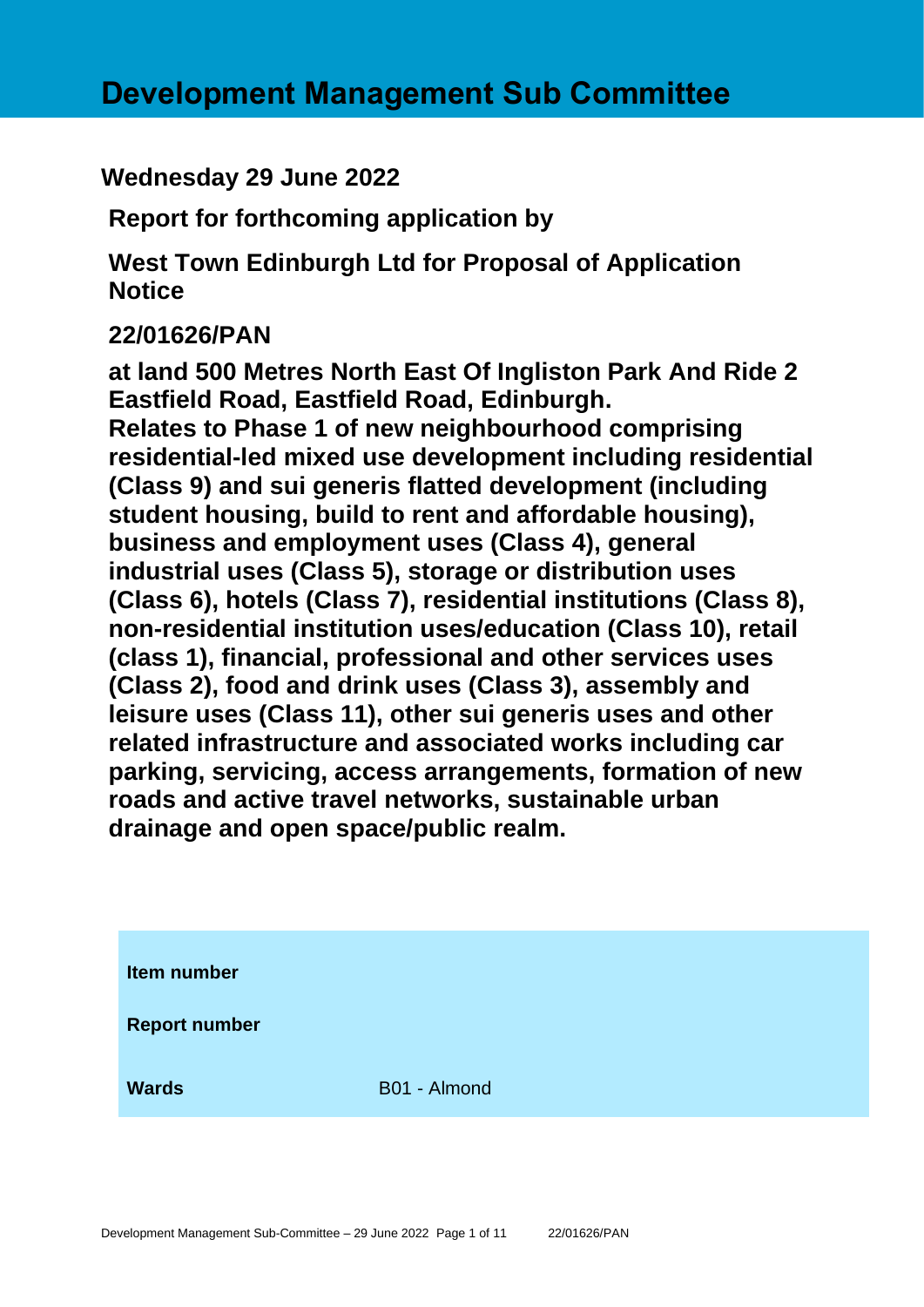### **Summary**

The purpose of this report is to inform the Development Management Sub-Committee of a forthcoming application for full planning permission in relation to phase 1 of a major residential-led mixed-use development and supporting infrastructures at land 500 metres northeast of Ingliston Park and Ride, 2 Eastfield Road, West Town Edinburgh.

In accordance with the provisions of the Town & Country Planning (Scotland) Act 1997, as amended, the applicants submitted the Proposal of Application Notices on 28 March 2022.

#### **Links**

**Coalition pledges Council outcomes**

**Single Outcome Agreement**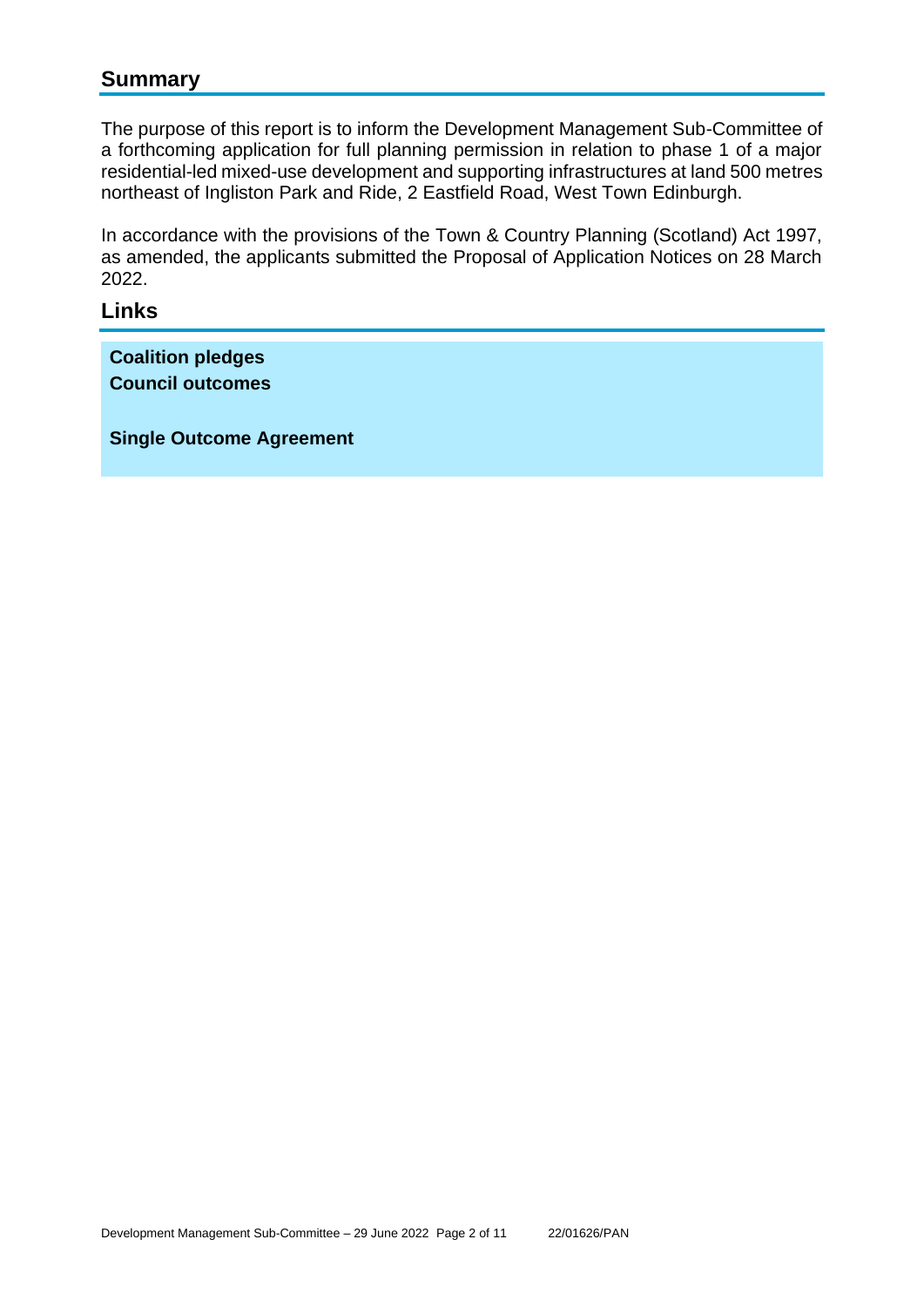# **Recommendations**

**1.1** It is recommended that the Committee notes the key issues at this stage and advises of any other issues.

### **Background**

#### **2.1 Site description**

The site occupies 205-acres of land between Ingliston and Gogar to the north of the A8 dual carriageway. This area is contained by Eastfield Road to the west and the National Rail line to South Queensferry to the east. Edinburgh Airport occupies much of the land to the north of the site. Glasgow Road bounds the south of the site. The site's topography is relatively flat with some localised areas where site level differences are more noticeable.

The site is predominantly agricultural in nature, with the lands to the northeast forming part of a decommissioned airport runway and airport land. The site contains few built or natural features however the Edinburgh Tram line, including a future tram stop location, runs through the site and other existing features either within the site or at its boundaries include the Gogar Burn, the Edinburgh Tram depot, residential properties at Castle Gogar and trees in some areas.

#### **2.2 Site History**

All of the applications cited below relate entirely or in part to land associated with the application site:

21 August 2000 - Planning permission refused to erect hotel with conference facilities. Appeal subsequently dismissed. (Application reference: 00/01588/FUL).

02 June 2004 - Planning permission granted for Park and Ride facility comprising car park, terminus building and dedicated bus access (application reference: 04/00362/CEC).

05 October 2007 - Application withdrawn for hotel incorporating conference and leisure facilities, car parking and associated landscaping (application reference: 01/01769/OUT).

26 June 2008 - Prior approval was granted for the 'erection of culverts, earthworks, OLE posts for the Edinburgh Tram Network' at land adjacent to Eastfield Road, Edinburgh (application reference: 08/02317/PA).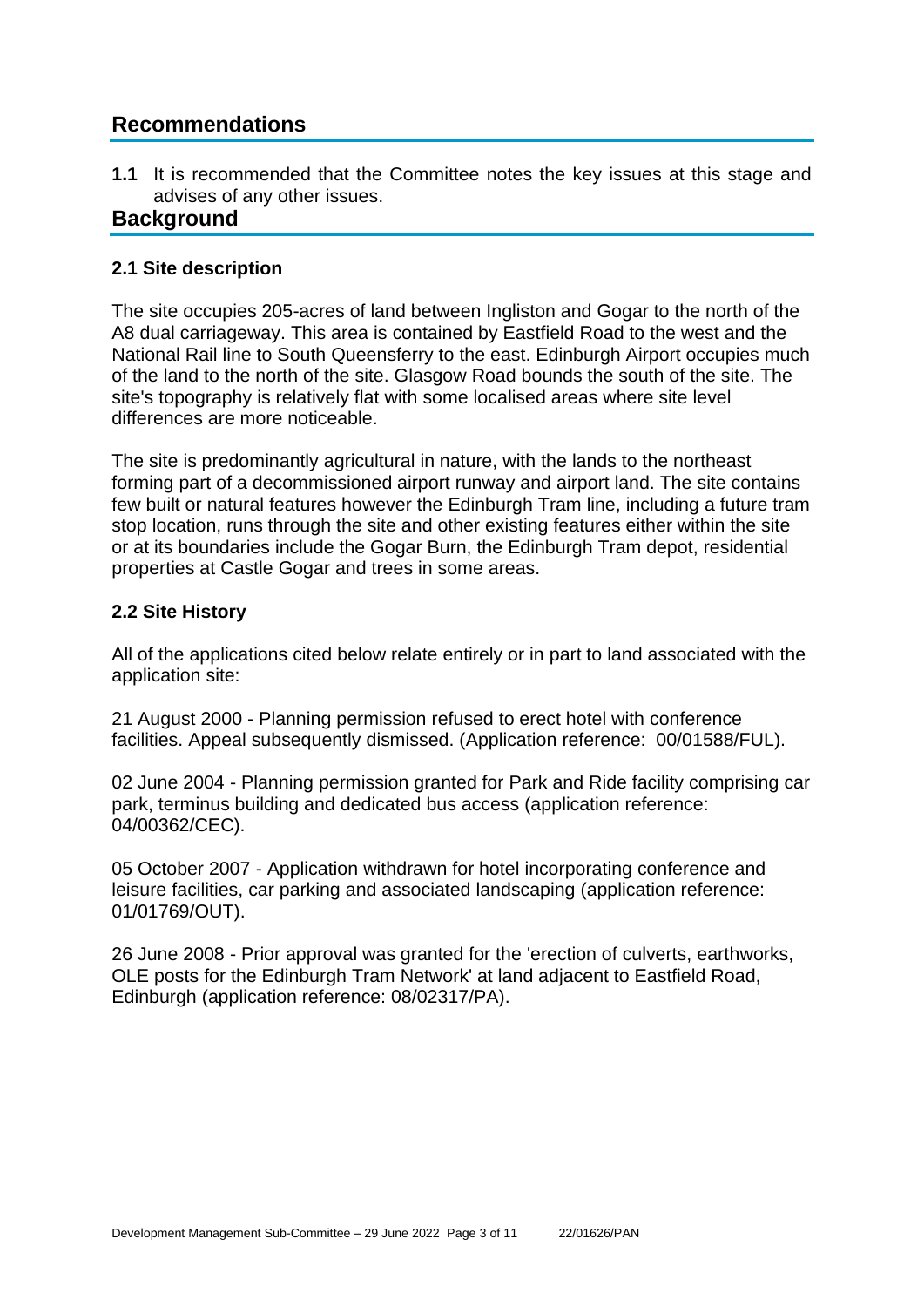29 August 2013 - Proposal of Application Notice submitted for 'International Business Gateway Edinburgh, Phase 1: comprising development of new buildings to provide mixed use development including business and employment uses (class 4), (class 6); hotels (class 7) and ancillary uses including retail (class 1), financial and professional services (class 2), food and drink (class 3), residential institutions (class 8), residential (class 9), non-residential institutions (class 10), assembly and leisure (class 11), sui generis flatted development and other related associated works including car parking, servicing, access arrangements and public realm' at land 500 Metres North East Of Ingliston Park And Ride 2, Eastfield Road, Edinburgh (application reference: 13/03146/PAN);

03 February 2015 - Proposal of Application Notice submitted for 'International Business Gateway, Edinburgh Phase 2; comprising development of new buildings to provide mixed use development including business and employment uses (Class 4), hotel(s) (Class 7), residential (Class 9), non-residential institution uses/education campus (Class 10), and ancillary uses including retail (Class 1), financial and professional services (Class 2), food and drink (Class 3), residential institutions (Class 8), assembly and leisure (Class 11), sui generis flatted development and other related infrastructure and associated works including car parking, servicing, access arrangements and public realm' at land 500 metres North East Of Ingliston Park And Ride 2 Eastfield Road, Edinburgh (application reference;- 15/00225/PAN).

07 December 2015 - An application for planning permission in principle was submitted for 'Mixed use development inc. business + employment uses (class 4); hotels (class 7) + ancillary uses including retail (Class 1), financial + professional services (Class 2), food + drink (Class 3), residential (Class 9), non-residential institutions (Class 10), assembly + leisure (Class 11), sui generis flatted development; associated works inc. car parking, servicing, access + public realm' at land 160 Metres North Of 2 Eastfield Road Edinburgh (application reference: 15/05580/PPP). On 12 June 2019 the Council notified the Scottish Ministers of its intention to grant planning permission in principle. Scottish Ministers required that the application be referred to them for their direct determination. The application is not yet determined.

15 March 2016 - A Proposal of Application Notice was submitted for 'mixed use development incorporating Class 4 (Business), Class 5 (General Industrial), Class 6 (Storage and Distribution), Class 7 (Hotel), Class 9 (Houses), Class 11 (Leisure), Student Accommodation (Sui Generis), landscaping, associated access and all ancillary development' at a site 100 Metres East Of 194 Glasgow Road Edinburgh (application reference: 16/00927/PAN).

09 October 2019 - A Proposal of Application Notice was submitted for the 'formation of a new airport access road from the east of the terminal building at Edinburgh Airport to Gogar Roundabout' at Main Terminal 1 Edinburgh Airport, Jubilee Road, Edinburgh, EH12 9DN (application reference: 19/04534/PAN).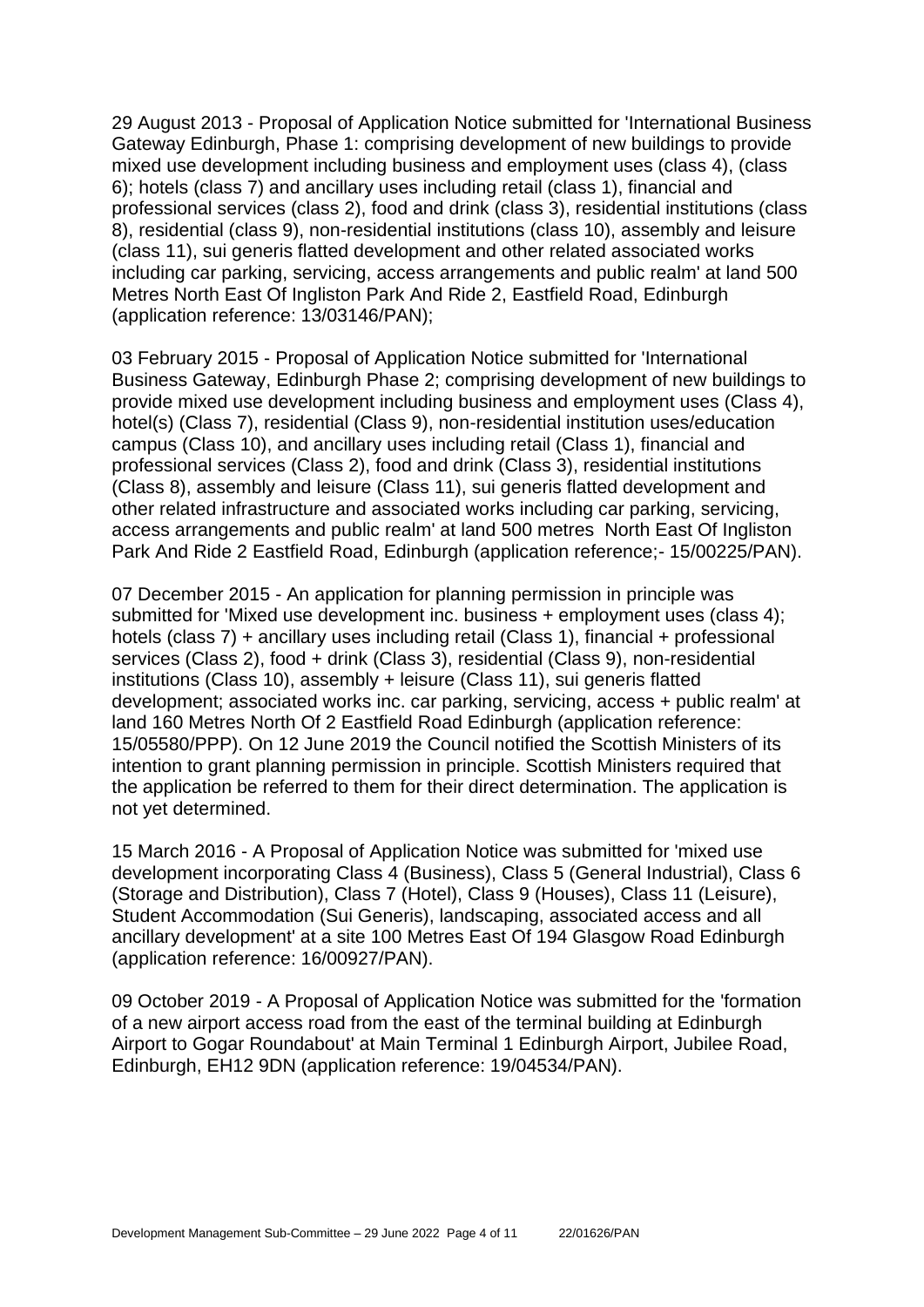06 August 2020 - An application for planning permission in principle is pending consideration for 'Mixed use development including business and employment uses (use classes 4, 5 and 6); residential (class 9) and sui generis flatted development (including affordable and student accommodation); hotels (class 7); ancillary uses including retail (class 1), financial and professional services (class 2), food and drink (class 3 and sui generis), non-residential institutions (class 10), assembly and leisure (class 11); and associated works including car parking, servicing, access and public realm at Land to South West Of Meadowfield Farm, Turnhouse Road (application reference: 20/03219/PPP). The application is currently subject to an appeal that has been recalled by Scottish Ministers for their direct determination.

31 March 2021 - Planning permission refused for the formation of a new access road and active travel route from the east of terminal building to Gogar Roundabout. (Application reference: 21/00217/FUL). The application is currently subject to an appeal that has been recalled by Scottish Ministers for their direct determination.

05 May 2021 - A Proposal of Application Notice was submitted for 'mixed use development incorporating class 4 (business), class 5 (general industrial), class 6 (storage or distribution), class 9 (houses), flatted development (sui generis), active travel routes, landscaping, access, and associated ancillary development' at a site 100 Metres East Of 194 Glasgow Road Edinburgh (application reference: 21/01364/PAN).

28 May 2021 - An application for planning permission in principle is pending consideration for a 'proposed Gogar Link Road and active travel route' at a site 100 Metres East Of 194 Glasgow Road Edinburgh (application reference: 21/02941/PPP).

13 April 2022 - A Proposal of Application Notice was submitted for 'proposed new neighbourhood comprising residential-led mixed use development including residential (Class 9) and sui generis flatted development (including student housing, build to rent and affordable housing), business and employment uses (Class 4), general industrial uses (Class 5), storage or distribution uses (Class 6), hotels (Class 7), residential institutions (Class 8), non-residential institution uses/education (Class 10), retail (class 1), financial, professional and other services uses (Class 2), food and drink uses (Class 3), assembly and leisure uses (Class 11), other sui generis uses (which could include public house, hot food take-away, launderette & taxi business) and other related infrastructure and associated works including car parking, servicing, access arrangements, formation of new roads and active travel networks, sustainable urban drainage and open space/public realm' at Land 500 metres north east of Ingliston Park and Ride 2, Eastfield Road, Edinburgh (application reference 22/01625/PAN). The proposal of application notice relates to a wider area of envisaged development, of which the future application and development description identified in this report would form a part.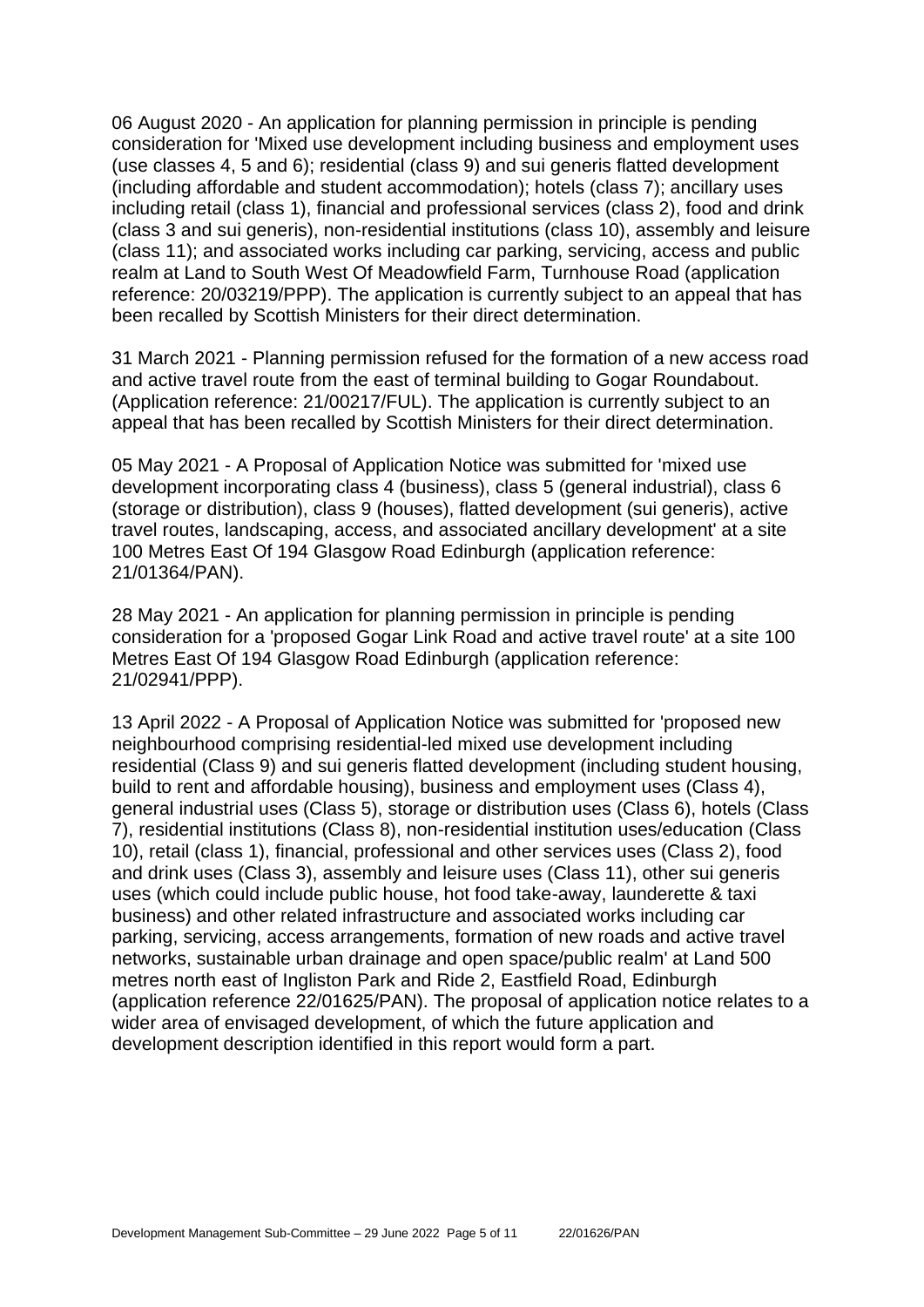## **Main report**

#### **3.1 Description of the Proposal**

The proposals will be for full planning permission for development of the following description:

'Phase one of proposed new neighbourhood comprising residential-led mixed use development including residential (Class 9) and sui generis flatted development (including student housing, build to rent and affordable housing), business and employment uses (Class 4), general industrial uses (Class 5), storage or distribution uses (Class 6), hotels (Class 7), residential institutions (Class 8), non-residential institution uses/education (Class 10), retail (class 1), financial, professional and other services uses (Class 2), food and drink uses (Class 3), assembly and leisure uses (Class 11), other sui generis uses (which could include public house, hot food takeaway, launderette & taxi business) and other related infrastructure and associated works including car parking, servicing, access arrangements, formation of new roads and active travel networks, sustainable urban drainage and open space/public realm'.

Detailed information relating to master planning and site layout, the extent of the uses proposed, access and other matters is not submitted at this stage.

#### **3.2 Key Issues**

The key considerations against which the eventual application will be assessed include whether:

#### **a) The land use would be acceptable in principle having regard to the development plan: -**

The proposal is for a residential-led mixed use development and supporting infrastructures.

The site is identified as being within the urban area as identified by the Edinburgh Local Development Plan (LDP). The site also lies within areas designated in the LDP as an International Business Gateway (IBG) and Edinburgh Airport. As such LDP policies Emp 4 (Edinburgh Airport) and Emp 6 (International Business Gateway) apply; any application for this site must demonstrate how it meets the requirements that are set out in the LDP for these areas.

Policy Emp 4 Edinburgh Airport states that development and enhancement of Edinburgh Airport will be supported within the airport boundary defined on the Proposals Map. Proposals for ancillary services and facilities will only be permitted where it is demonstrated these have strong and functional and location links with the airport and are compatible with the operational requirements of the airport.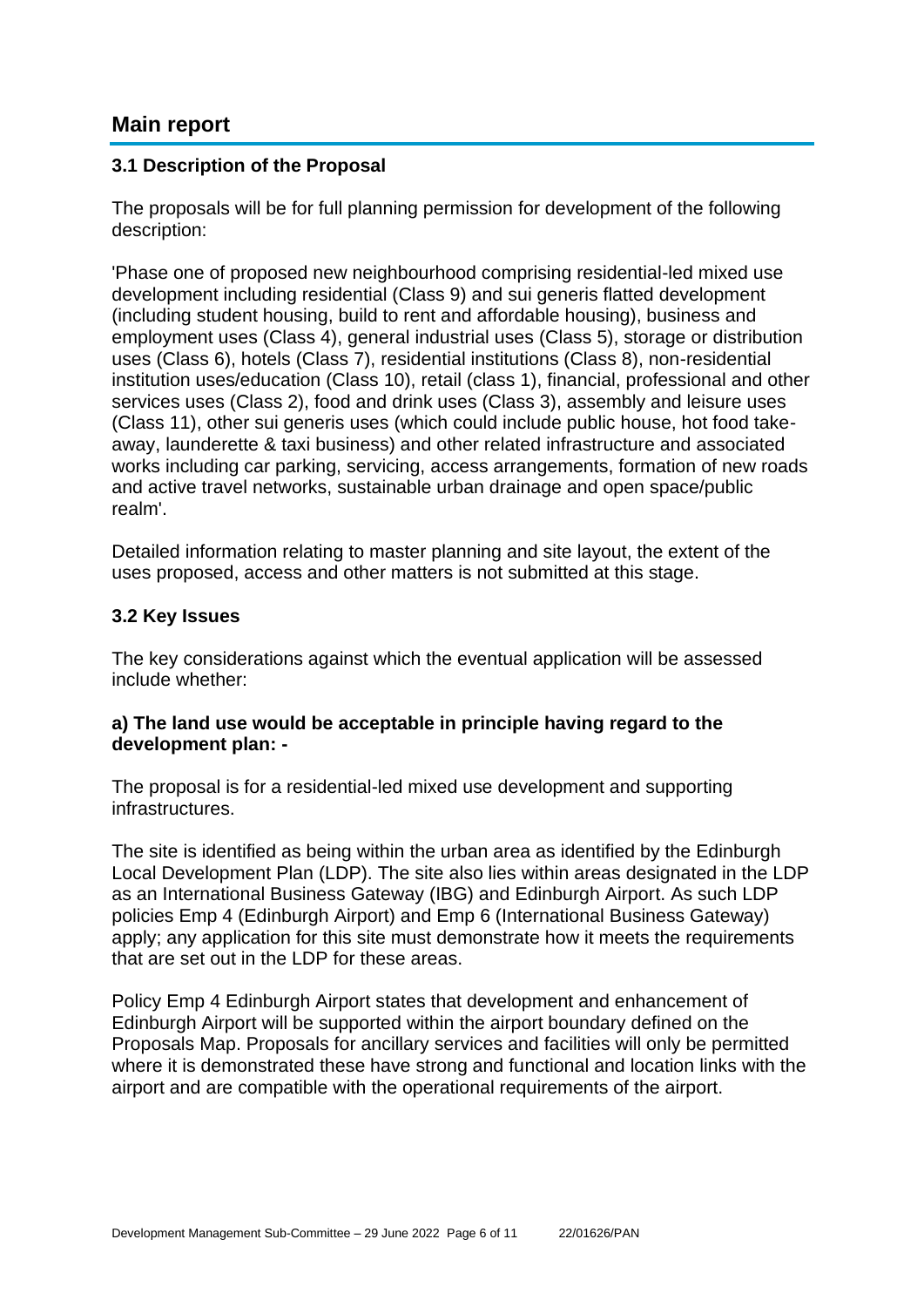Policy Emp 6 International Business Gateway states the following uses are supported in principle:

- International business development (as described in paragraph 212): -
- Hotel and conference facilities: -
- Uses ancillary to international business development, such as child nursery facilities, restaurants and health and sports clubs and
- Housing as a component of a business led mixed use proposal subject to further consideration through the master plan process, appropriate infrastructure provision and where consistent with the objectives of the National Planning Framework 3.

The West Edinburgh Strategic Development Framework (WESDF) establishes a vision for West Edinburgh, articulating LDP objectives and providing strategic design principles for specific development proposals including the expansion of Edinburgh Airport and the International Business Gateway. Strategic design principles are also established in relation to landscape and public realm, buildings, movement, and infrastructure. Any future application must accord with the WESDF and other relevant local development plan policies.

Other notable LDP considerations that will need to be addressed as part of any future application at this site include: the Road Safeguard Improvement T9 (Gogar Link Road) which is shown in the LDP proposals map to be within the site boundary; Road Safeguard Improvement T12 (Improvements to Gogar Roundabout) which is partially located in the site boundary; the Existing Tram Route T1; the IBG Open Space Greenspace Proposal GS6; and the Greenspace Proposal Diversion of Gogar Burn GS7. The Gogar Burn Local Nature Conservation Site is partially located within the site boundary and must be considered in the context of LDP policy Env 15 (Sites of Local Importance). The LDP proposals map also shows that Areas of Importance for Flood Management are located in the site, and these must be considered in the context of LDP policy Env 21 (Flood Protection).

The Town and Country Planning (Notification of Major Applications) (Housing proposals within West Edinburgh) Direction 2016 remains in force and the determination of any future planning application that includes major housing development may need to be notified to Scottish Ministers.

The LDP is now over five years old, therefore should the applicant submit a full planning application prior the adoption of City Plan 2030, consideration would also need to be given to the 13 principles of sustainable development that are outlined in Scottish Planning Policy.

#### **b) The design and layout are acceptable and accord with the development plan and the West Edinburgh Strategic Design Framework: -**

The proposal will be considered against the LDP's design policies, the Edinburgh Design Guidance, and the WESDF. Development Principles for the IBG must be addressed in any future application and other important considerations will include phasing, and integration with surrounding land uses in relation to other parts of the IBG and neighbouring land.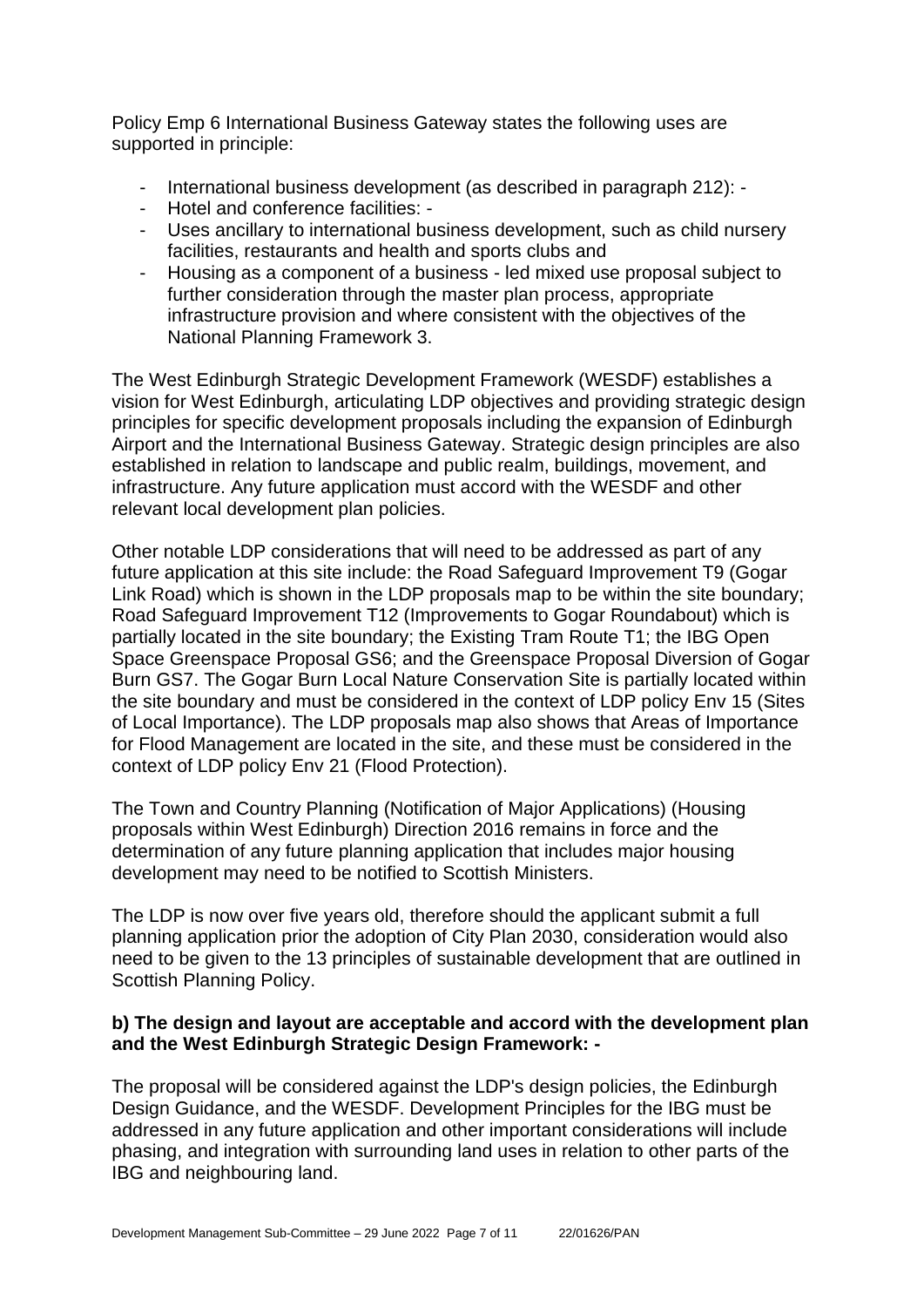Other matters including constraints and opportunities presented by existing trees, landscaping, the Gogar Burn, heritage assets, and nearby infrastructure including the A8, Eastfield Road, and operational airport land will be important design considerations. The amount of space dedicated to each of the land uses that the applicant proposes as part of any application will need to address a wide variety of LDP policies and the Edinburgh Design Guidance.

The applicant will need to demonstrate a high-quality design and the suitability of the proposed layout, height, mass and scale of development. A comprehensive assessment of the impact on views and the surrounding landscape will be required. Information with regard to the mix and quantum of difference uses and infrastructure delivery in the first phase of development will be essential.

A design and access statement will be required to support the application as well as a daylight, overshadowing and privacy assessment for the proposal in respect of LDP policy Des 5 (Development Design - Amenity) and standards established in the Edinburgh Design Guidance.

#### **c) Access arrangements are acceptable in terms of road safety and public transport accessibility: -**

LDP transport policies, and associated planning guidance including the Edinburgh Design Guidance and Cycle Parking Factsheet, will apply to the proposal. The applicant will be required to provide transport information to identify effects of the proposal on the local road network, and how the proposal prioritises active travel and is aligned with parking standards. A servicing strategy inclusive of waste and recycling arrangements will be required. Linkage to the existing urban area should be an early priority and the forthcoming application must consider LDP transport proposals and safeguards identified in Section a) of this report above. The applicants will also be expected to demonstrate compliance with Section 149 of the Equalities Act 2010 and the consideration of human rights.

#### **d) The proposal has acceptable effects on infrastructure: -**

The application will be required to consider impacts on infrastructures in accordance with LDP policy Del 1 (Developer Contributions - Infrastructure and Delivery).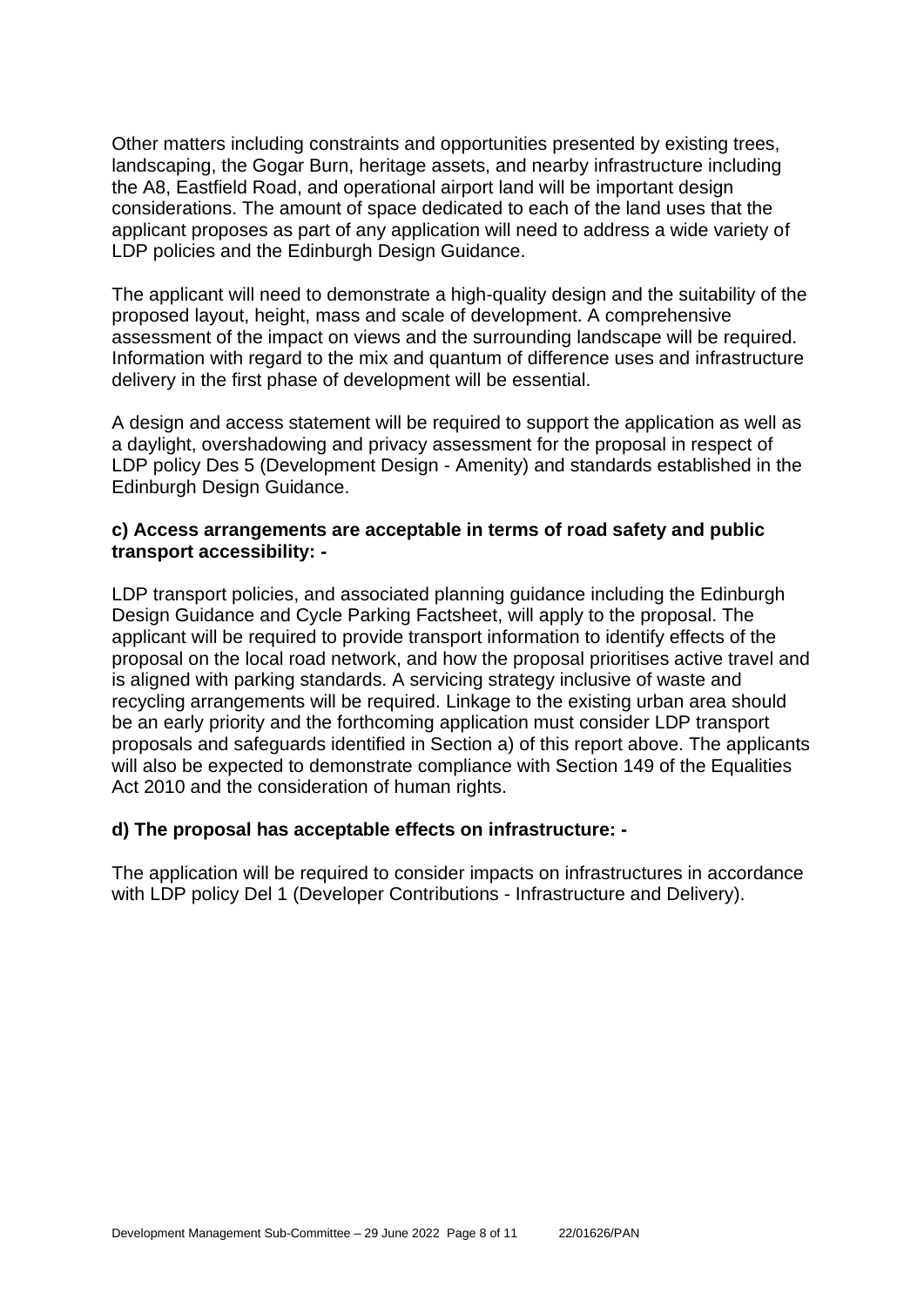#### **e) There are any other environmental factors that require consideration**: -

- The applicant will be required to submit sufficient information to demonstrate that the site can be developed without having a detrimental impact on the environment. In order to support the application, it is anticipated the following documents will be submitted:
- Pre-Application Consultation report.
- Planning Statement.
- Design and Access Statement.
- Site masterplan to include proposed quantum of uses, access routes, block structure, open spaces, building heights and form. The design and infrastructure relationship with the surrounding IBG area must be demonstrated.
- Transport Assessment.
- Landscape and visual impact assessment (LVIA).
- Landscape masterplan and strategy.
- Flood Risk Assessment, Drainage Strategy and Surface Water Management Plan.
- Ecological Impact Assessment and any subsequent surveys and mitigation.
- Archaeological and heritage information.
- Daylight and Sunlight Assessment.
- Noise Impact Assessment.
- Air Quality Information.
- Site investigation / Contamination information.
- Sustainability S1 Form and sustainability statement.
- Tree Survey and resulting protection and/or mitigation measures.

The above is not an exhaustive list and other supporting details or assessments may be identified prior to the application being submitted or during the application assessment stage.

Environmental Impact Assessment

The proposal and site will need to be screened under the terms of the Town and Country Planning (Environmental Impact Assessment) (Scotland) Regulations 2017, to determine whether an Environmental Impact Assessment is required.

#### **3.3 Assessment**

This report highlights the main issues that are likely to arise in relation to the various key considerations. This list is not exhaustive and further matters may arise when the new application is received, and consultees and the public have the opportunity to comment.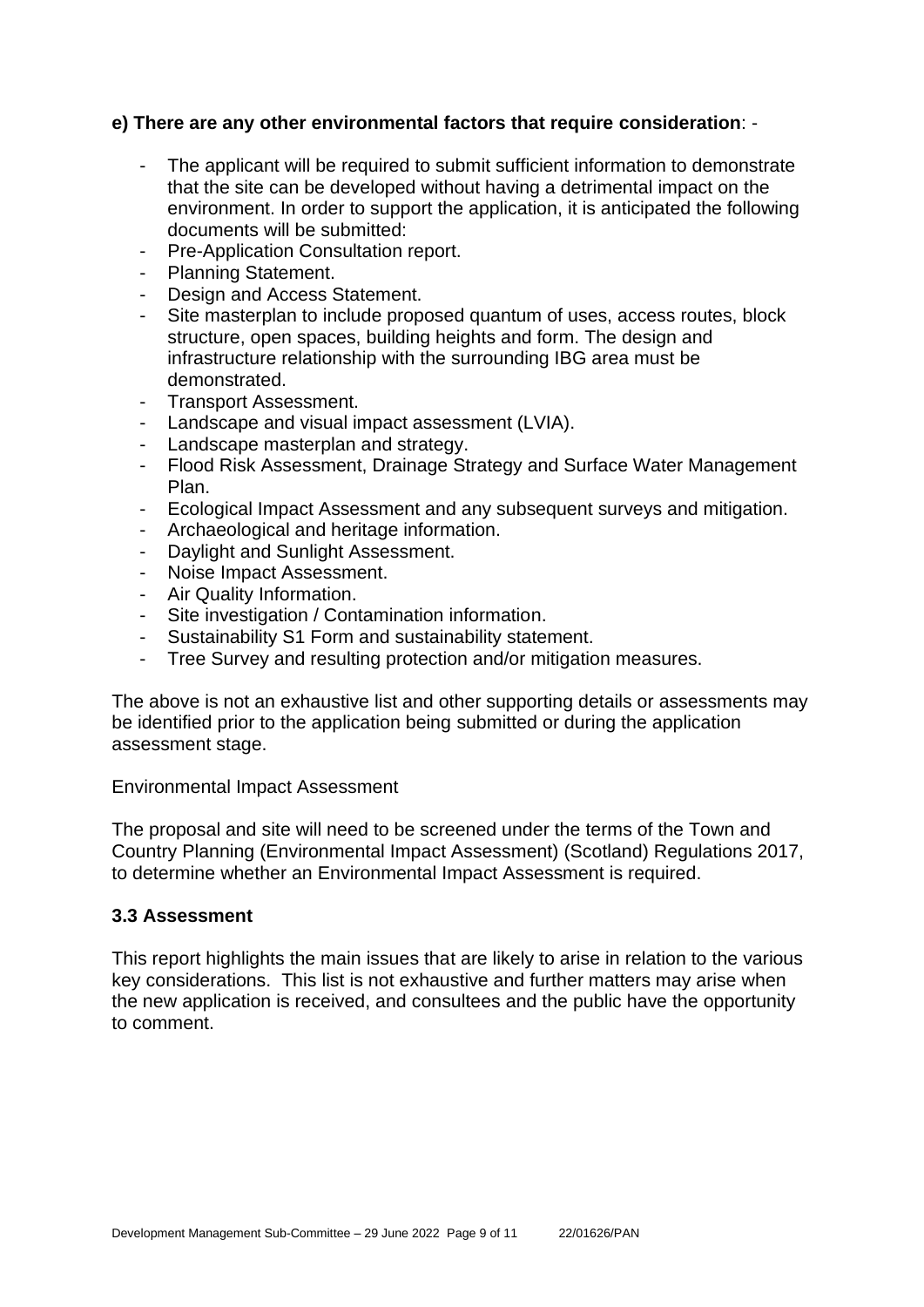# **Financial impact**

**4.1** The forthcoming application may be subject to a legal agreement.

## **Risk, Policy, compliance and governance impact**

**5.1** Provided planning applications are determined in accordance with statutory legislation, the level of risk is low.

### **Equalities impact**

**6.1** This is a pre-application report. When a planning application is submitted it will be assessed in terms of equalities and human rights.

### **Sustainability impact**

**7.1** A sustainability statement will need to be submitted with the application.

### **Consultation and engagement**

#### **8.1 Pre-Application Process**

Pre-application discussions took place on this application.

#### **8.2 Publicity summary of representations and Community Council comments**

In light of the ongoing Covid-19 situation, Scottish Government guidance on preapplication consultation makes provision for public consultation to be carried out without the need for a face-to-face public event.

Following receipt of the proposal of application notice (PAN) the applicant gave details of an online virtual exhibition with the opportunity for discussion with the applicant's project team on 12 May 2022 between 3pm and 7pm, with further opportunity to submit comments by returning an online questionnaire by 03 June 2022.

The applicant notes in the PAN application that Ratho and District Community Council, Corstorphine Community Council, Kirkliston Community Council, and Cramond & Barnton Community Council have received notification of the PAN. The following local ward councillors were notified on 28 March 2022: Councillor Graham Hutchison, Councillor Kevin Lang, Councillor Norman Work, and Councillor Louise Young.